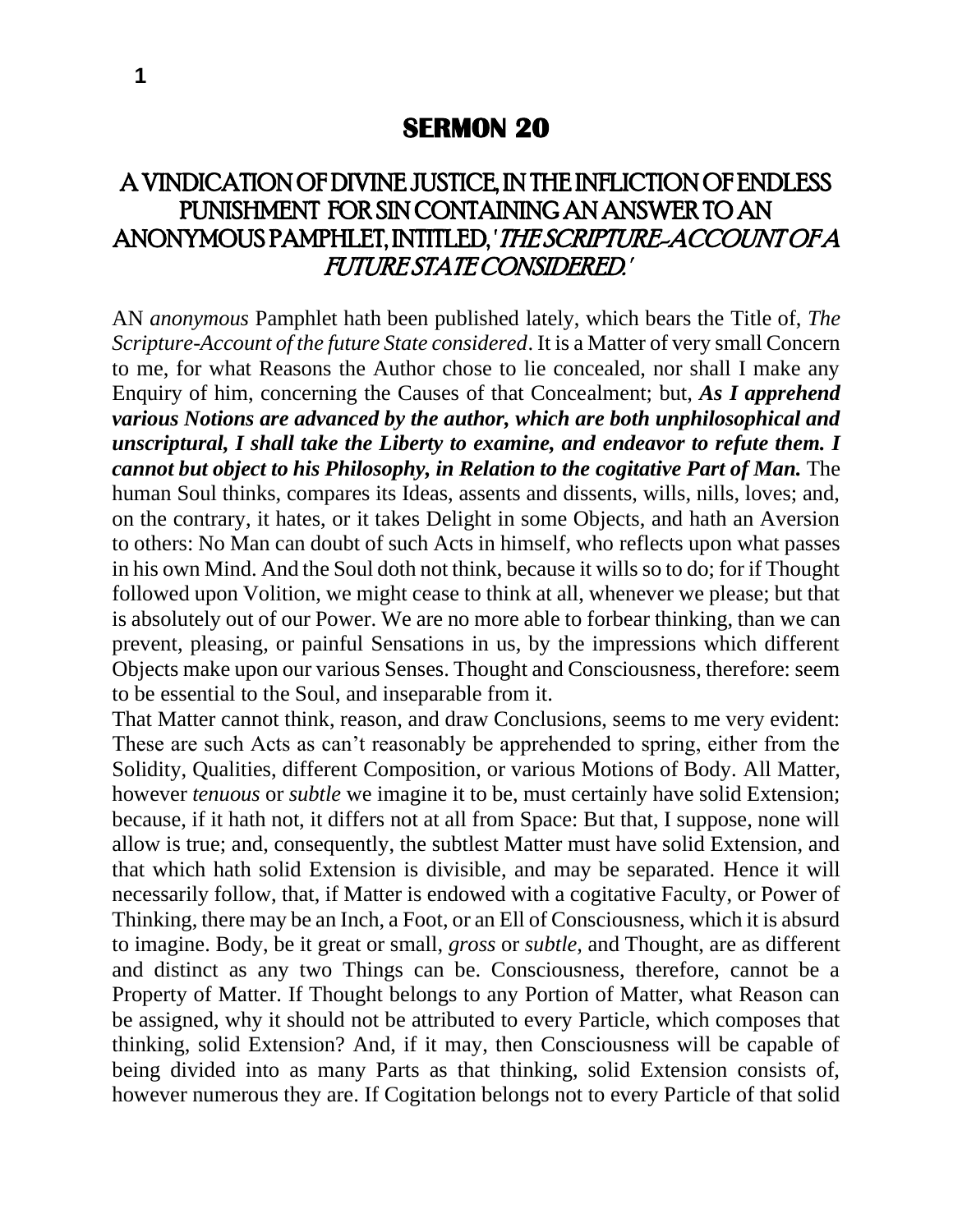Extension, how can it be a Property of the whole? Doth the Contact or Union of its Parts render it cogitative? Can Consciousness result from the Union of the Parts of unthinking, solid Extension? How is that possible?

Besides, many of our abstract Ideas are purely intellectual; and, therefore, there is clear Reason to conclude, that the human Soul, which is a thinking Substance, is *immaterial, indiscernible,* and consequently *immortal*; that in its Nature it is distinct from the Body, is able to exist without it, will be active, or not cease to think in its separate State. As the Soul is *immaterial,* in a *philosophical* Sense, it is not in *any Place*; it fills up no Part of Space; is not near to one Body, and distant from another, which is in a different Part of Space. Nor is it capable of *local* Motion, for that is a Removal out of one Part of *Space,* into another Part thereof. The Soul not being solid Extension, it takes up no Part of Space at all, and, therefore, *properly speaking,* it is not *anywhere*. It is, or exists, but it does not exist in *Place*; it is not *anywhere,* and can move *nowhere*.

*This Writer, very unphilosophically, speaks of the Soul's sleeping, or ceasing to think, upon its Separation from the Body, and of its removing from one Place to another*; neither of which can be proved, until it is demonstrated that the human Soul is Matter, or solid Extension. Body, if it is, it must be in some Place, *i*.*e*. in some Part of Space; but Spirit, by Reason it is not solid Extension, it is not in any Part of Space at all, and, consequently, *local* Motion agrees not with the Nature of Spirit.

He also speaks of the *Organs of the Soul, and of their being folded up and unfit for Action, for some Time after Death, and of their unfolding after a while, whereupon it begins again to think*. Is the human Mind an *Embryo?* Are its Parts closed or folded up at Death? If so, in what Womb does it receive ft Matter to increase it, or to cause its various Parts to unfold, or open and expand? This is very *strange* Philosophy! Our Author seems to dream while he is awake and writes, whether he does or not when he is asleep. But, be it just as he *fancifully* imagines, until he can prove, that Matter may be endowed with a Power of Thinking, he cannot prove that the Soul will ever think and become conscious of its Acts. He will find it *very difficult* to demonstrate, that Thought, and Consciousness can arise from the Solidity, different Qualities, Composition, or various Motions of Matter.

The Author supposes that the Soul will awake out of its Slumber, or State of Inactivity, *with the same moral Temper and Disposition it had before Death*. This Supposition seems to me as hard to be explained and proved possible, as any Thing he advances is. How can the Soul, when it awakes out of its Sleep, recover its former Consciousness? Can those new Ideas, which in this Case it will acquire, enable it to recollect its former Ideas, which must have been obliterated and entirely lost: in its State of Stupidity? Let our Author shew the Possibility of this, if he is able. Much less can the Soul awake with the same dispositions, or Habits, whereof it was the Subject before its sinking into this State of Slumber, and Inactivity.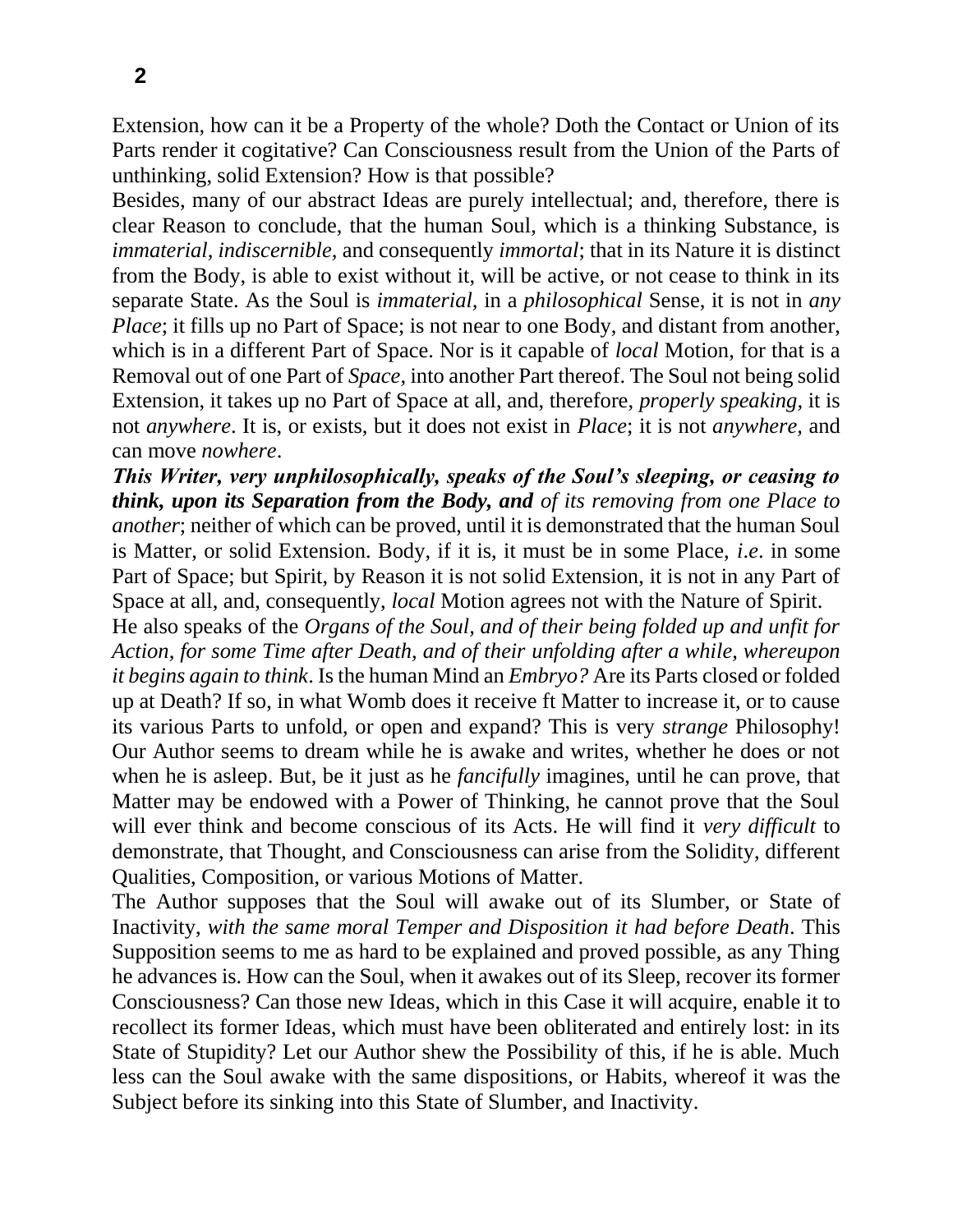It is unreasonable to imagine, that Dispositions either to Good or Evil remain in the Soul, if all Consciousness is utterly lost; and therefore, tho' the Soul should be roused out of its Slumber, upon its awaking, it can have disposition neither to Good nor Evil, unless it is given to it, or wrought in it by God; and, if he gives the waking Soul its Disposition, it cannot be to Evil, it must necessarily be an Inclination to Good. And he conceits, that the Soul is united to some *Vehicle,* whereby it is affected, and by the Help of which it frames its Ideas. Some *learned* Men have thought this is probable; but, so far as I can perceive, they have not been able to explain how that *Vehicle* can assist the Soul to think. However that be, since he imagines that the human Mind sleeps upon Death, notwithstanding its Union with that *Vehicle* remains, he will not be able to explain how, at any Time, it can awake and begin to think again, by the Help of it. If the Mind, upon its Separation from the Body, becomes incapable of being affected by its *Vehicle,* how can it begin again to exert, itself in Thought and Consciousness, by the Means of it? If the Soul sleeps therein for a *single* Moment, it may continue in that Slumber *to Eternity*; nay, it will, unless an Act of Omnipotence Is put forth, to raise it out of that State of Stupidity into which it is supposed to be sunk.

This Doctrine, of the Soul's sleeping at Death, receives no Countenance *f*rom sound Philosophy, or right Reason. Let us now consider what the Author alleges from Scripture to support it. What he brings from thence, *f*or the Proof of this Doctrine, will admit of quick and very easy Dispatch. It is only this: *That* Lazarus, *and* Jairus's *Daughter, and the Widow*'*s Son of* Nain, *who were raised from the Dead, gave no Account of the separate State*. *Lazarus* and *Jairus*'*s* Daughter are said to *sleep*, by which is meant, that they were *really dead*. Death is compared to *Sleep,* because there is some Similitude between that and Death. The entire Silence of these Persons, who were raised to Life, about the separate State, gives not the least Degree of Countenance to the Doctrine of the Soul's sleeping, or ceasing to think at Death; for it is the Will of God, that we should wholly collect our Notions of the future, or separate State, from that Account which he hath been pleased to give us thereof, in his sacred Word. All our Faith concerning it must rest upon, and be resolved into, Divine Testimony. Again, those Instances of Resurrection from the Dead, were intended to a very different Purpose from that of giving us Information about the separate State, and are Exceptions unto the fixed Constitution of God, concerning Mankind, in general; and, therefore, nothing can reasonably be argued about this Matter from those Instances.

Farther, was it not possible with God to prevent *Lazarus, etc*. converting with other separate Spirits, that they might not obtain from them any Acquaintance with the Nature of their State and Employ? And might not God forbear to communicate to them, any Knowledge of the State of separate Spirits, who are to remain in that State of Separation from their Bodies, until the Morning of the Resurrection? Why might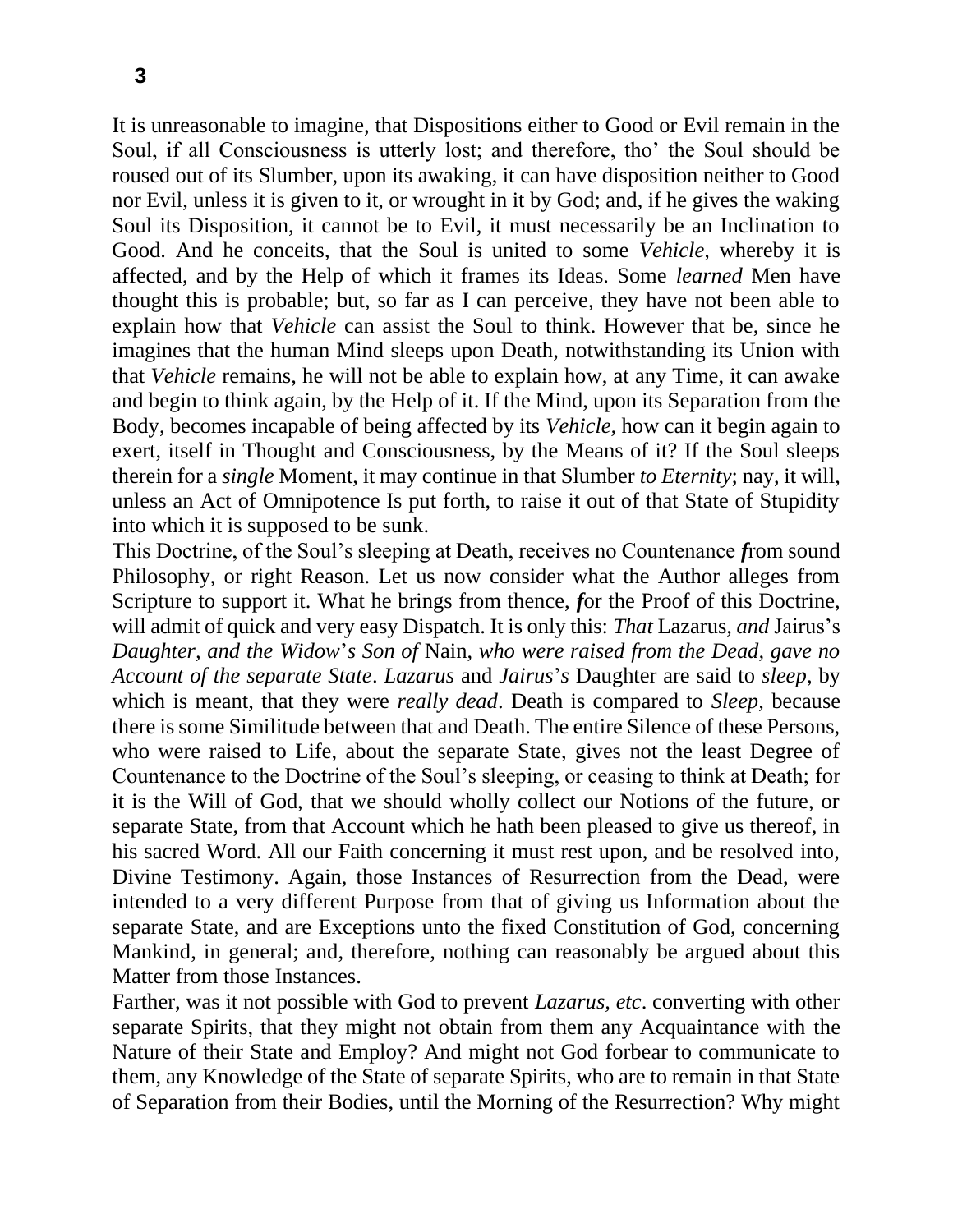he not, if these Things are possible? And who will, who can say, that they are impossible? Then they could not know any Thing more of the State of such separate Spirits than if they had not died. And yet there is no Necessity to suppose a Suspension of Acts, in those separated Minds; for they might be active, or converse in and with themselves, during their Separation from their Bodies; or their rational Powers might be exerted, tho' their Knowledge was not enlarged, either by Converse with separate Spirits, or an Emanation of Light from God, while they were separate from their Bodies. Hath not the Mind of a Man a large Stock of Ideas treasured up in it? And, if it is separated from the Body, can it not exercise itself in recollecting of, and reasoning upon those Ideas wherewith it is furnished, tho' no new Discoveries are made unto it? We can do this while in the Body; and for what Reason should we think, that we could not do it if our Souls were separated from our Bodies? It is far from being unreasonable to suppose, that a separate Mind hath such a Capacity; On the contrary, it is highly unreasonable to think that it hath not; which clearly appears from these Instances of Resurrection from the Dead: For if, when their Souls were separated from their Bodies, they lost all Thought and Consciousness, upon the Re-union of their Souls and Bodies, they must have been no other than *great Babies,* and as uncapable of Conversation as they were at the Time of their Birth. It is a clear Case, that they had not lost that Stock of Ideas which they had acquired before their Death; because, as soon as they were restored to Life, they were as able to converse with their Friends, as they were before they died; which must have been absolutely impossible, if they had lost all Consciousness by the Separation of their Souls from their Bodies.

These Instances, therefore, are so far from proving what they are produced for, *viz*. that at Death Men become *stupid* and *thoughtless,* that, on the contrary, they clearly prove, that the human Mind loses not its Stock of Ideas by its Separation from the Body, which it must *necessarily* do if it becomes *stupid,* or *inactive* and *thoughtless*. *The Author proceeds to treat of Hades, or of the State of the Dead before the Resurrection.* The *Hebrew* Word (אול), and the *Greek* Word (A $\delta \dot{\eta}$ ), whereby the separate State is expressed, have different Significations: 1. The Grave is sometimes meant; (1 Kings 2:6) 2. Hell, or the State, of the Damned; (Luke 16:23) 3. Extreme Sorrow and Anguish of Mind; (Psalm 18:6) 4. The lowest State of Abasement in this World; (Isaiah 14:15) The first Respects good and bad, for the Grave *is the House appointed for all living*; (Job 30:23) the second and third, the bad only. He fancies, that an *interior Sun and an interior Earth are enclosed, by this Globe which we inhabit, which is nothing but an Arch or Shell*: *That this interior Earth does not revolve upon its own Axis, and therefore one Half of it enjoys perpetual Day and an eternal Spring, and the other is in perpetual Darkness*. *That the* Patriarchs *had the Knowledge of this by Revelation, and the* Ancients *derived it from them by Tradition, which gave Occasion to those Descriptions that they have given of Elysium* and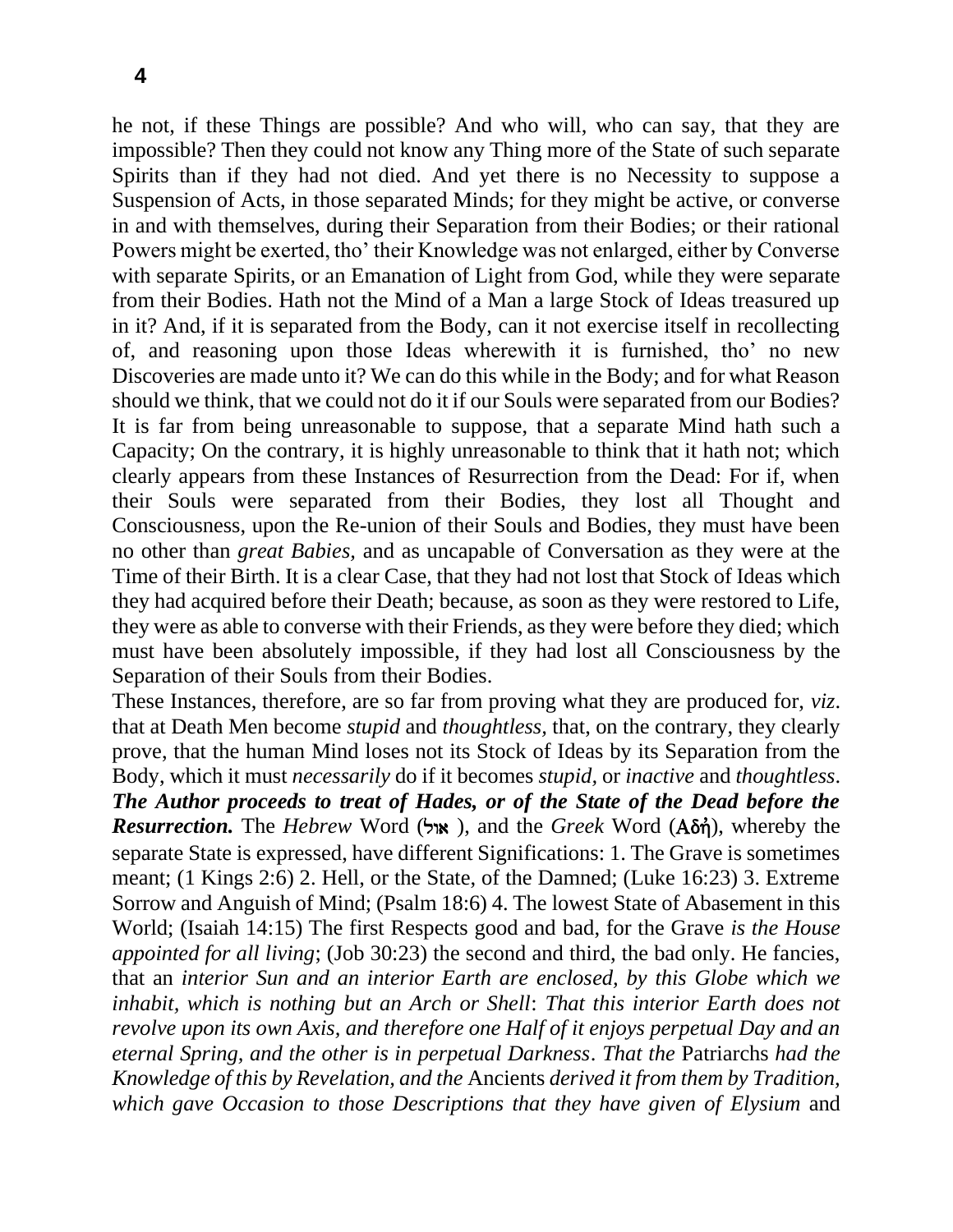*Tartarus*. A strange Chimera! Such Philosophy as this is was never taught the Sons of Men by the Author of Nature, that an eternal Spring would be maintained in the Earth by the Sun perpetually shining on it. That would make it become a *dry Heath,*  thro' the intense Heat which must be communicated to it by the constant and uninterrupted Emission of the Sun's Rays. As one half of this Earth must be frozen and locked up by Extremity of Cold, the other half must be scorched and rendered barren by the Intenseness of Heat in it. The Recession and Intermission of the Sun's Rays are necessary unto the Fertility of the Earth. How is it possible that an invariable Degree of Heat can maintain a continual Spring? The Author's *philosophical* Principles are as *unreasonable* as his Notions of Divinity.

Thus he divides *Hades* into two Regions, *Paradise* and *Tartarus*: The former he supposes *is the Residence of good, and the latter of evil Spirits*; *that good Souls are under milder, and bad under severer Discipline*; *that the former may be perfected in Virtue, and the latter may be reclaimed from Vice, and so at length be admitted to Heaven*. The intermediate State between Death and the Resurrection, therefore, is a State of farther Trial of the Wicked, and, if they prove not *incorrigible,* they shall be happy. In such a State he thinks the *Devils also are*; and, if they are not *irreclaimably*  bad, they shall enjoy Happiness. According to this Account of *Hades,* both the Godly and Ungodly are in it, for it includes *Paradise* and *Tartarus*; or *Heaven* and *Hell*. But this is a Mistake, for (**Aδή**) *Hades* is never put for Heaven, or the State of the Blessed; Hell, indeed, or the State of the Damned, is designed by it. Thus, of the *rich Man,* it is said,  $(\epsilon \nu \tau \omega A\delta \eta)$ , not  $\epsilon \nu \tau \omega A\delta \eta$ , as the Author hath it), *in Hell he lift up his Eyes*.

Heaven may be considered as a State of Happiness, without including the Idea of Place in it. Into this State the Souls of the Saints immediately enter at Death: And it may be considered, not only as a blessed State, but, as inclusive of Place, where *Enoch, Elias,* and *Christ,* in his human Nature, now are, and all the Saints shall be, for evermore. Hell, also, may be considered as a State of Misery, without including the Idea of Place in it; into this State the Ungodly immediately enter at Death: And it may be considered, not only as a miserable State, but, as inclusive of Place, wherein the Ungodly will suffer Punishment both in Soul and Body. The Souls of departed Saints are now in Heaven, as a State; and the departed Spirits of the Wicked are now in Hell, as a State; but the Souls of neither, properly speaking, are in Place; for, to exist in Place, or in some Part of Space, is proper to Body, and it cannot, with Propriety, be said of Spirits, which are not solid Extension.

If this *interior* Earth is the Habitation of good and bad Souls, and the good dwell in the light Part, and the bad in the dark Part of it, as the Author supposes, then both are in the *Abyss,* for *Paradise* as well as *Tartarus* must be meant by the Abyss; and the Apostle *Paul,* who says of himself that he was in *Paradise,* must have descended into that *Abyss*; and, therefore, he doth not speak properly when he says that he was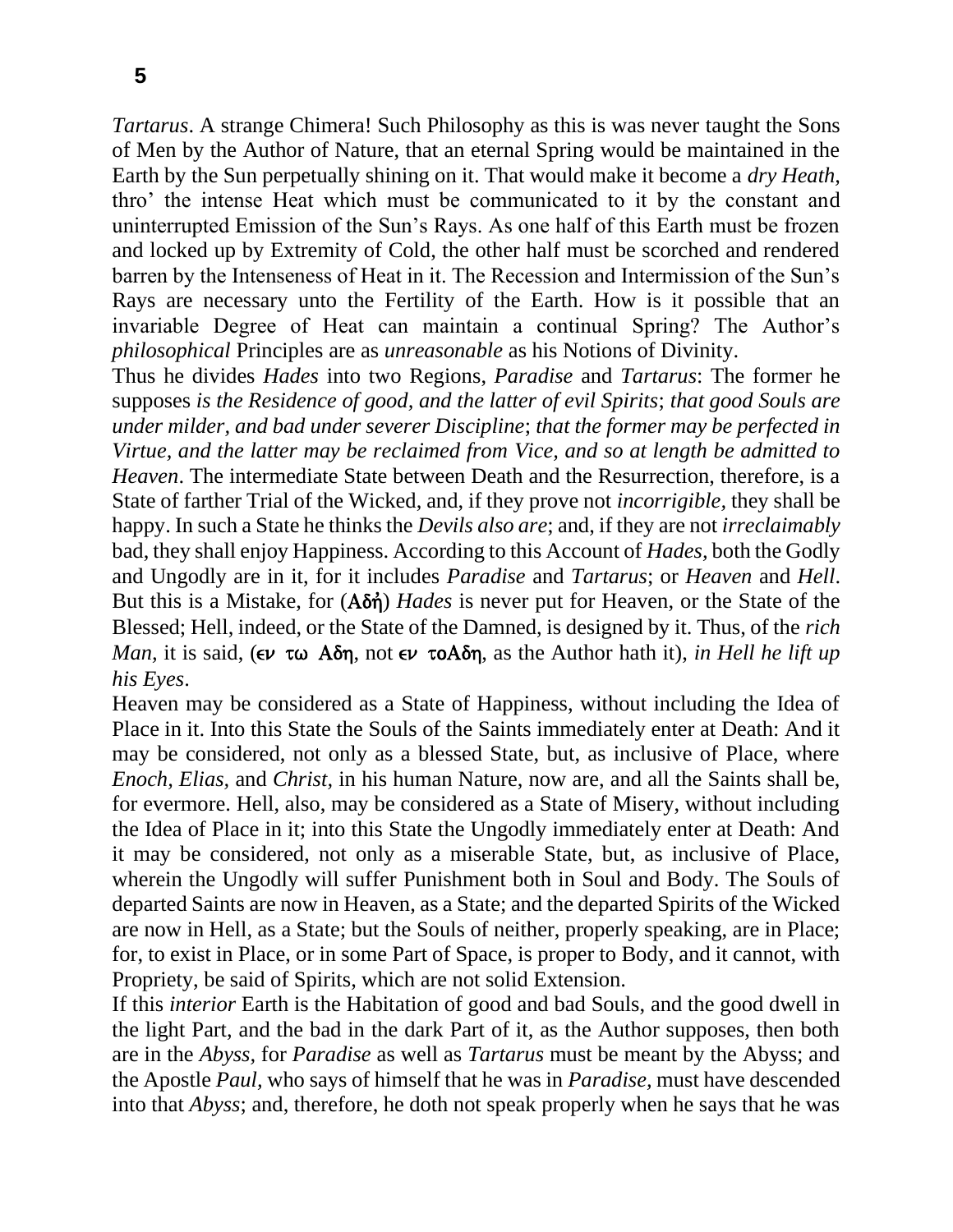*caught up*; he should rather have said, that he was *thrust down* into *Parade*, or the *third Heaven*. *Paradise,* or the *third Heaven,* is the Place where the human Nature of *Christ* is, and will be until his *second Coming*. His Disciples saw him *go up* or *ascend* into Heaven; but, if *Parade,* or the third Heaven, is this *interior* Earth, they must have seen him *descend,* and not *ascend*. And *Stephen,* who saw him *standing at the right Hand of God,* if *Paradise* is this *interior* Earth, must have seen the Earth, on which he stood, open, instead of seeing the Heavens above him open, in order unto his beholding of Christ in his exalted State; the *Chasm* thro' which he beheld Christ must have been in this Earth which we inhabit, and not in Heaven that is far above us; and, instead of looking up, he must have looked down into that *Abyss*  which our Earth encloses. But it is a Shame to dwell upon the Refutation of this *idle*  and *senseless Fiction*. The main Point in View to be proved is this, That *the Souls of bad Men are in a State of Probation after Death, and not in a State of Punishment*. That which is offered for Proof hereof is very little, and of no Force at all: Because *the Devils,* as yet, are not *tormented in that Degree* which they will hereafter be, and are not in the View of Angels and Men adjudged to *infernal* Torments, which they will be at the grand *Assize,* it is concluded, that they are not in a State of *absolute Misery and Torment,* and, therefore, it seems reasonable to think, that *the Souls of wicked Men are not*. Devils now suffer Punishment, for God *spares them not*.

And, because departed Spirits are *reserved to be punished,* therefore they are upon Terms of Peace with God, their righteous Judge, and do not at present suffer *Punishment,* only some *medicinal Afflictions,* in order to their Amendment and Happiness in the Issue, if they are reclaimed by those Afflictions, which they suffer in *Hades*. This is very *extraordinary* Reasoning; it is such as scarcely deserves *any Notice*. Both Devils, and the Souls of the Ungodly, in the intermediate State, suffer proper Penalty, tho' they are not publicly sentenced to Hell, as they will be at the Day of Judgment. But what may seem of more Weight is this: Says the Author, *the Benevolence of our Lord led him to visit Tartarus,* and he *preached to the Spirits in Prison*. But this was at the Time of their Existence in this World, and it is not meant of his going to *Tartarus,* and preaching to them there; Reference is plainly had to the Days of *Noah*. *Having finished his Account of Hades, he next treats of the Resurrection and general Judgment.* There is but little that I shall take Notice of here. He grants the Resurrection of the Wicked, as well as the Resurrection of the Righteous, which the *Socinians* delay; but is mistaken, in thinking, that the Resurrection both of the Just and Unjust, is treated of by the Apostle, in 1 Corinthians 15*,* as every intelligent Reader will quickly discover, by a careful View of the Context: It is of the Resurrection of the Saints only, that the inspired Writer discourses in that Place; and, therefore, nothing is from thence to be collected to prove, that the Bodies of the Wicked, after the Resurrection, will be *mortal,* or of a *periling* Nature; which is what he at least would insinuate from some Part of that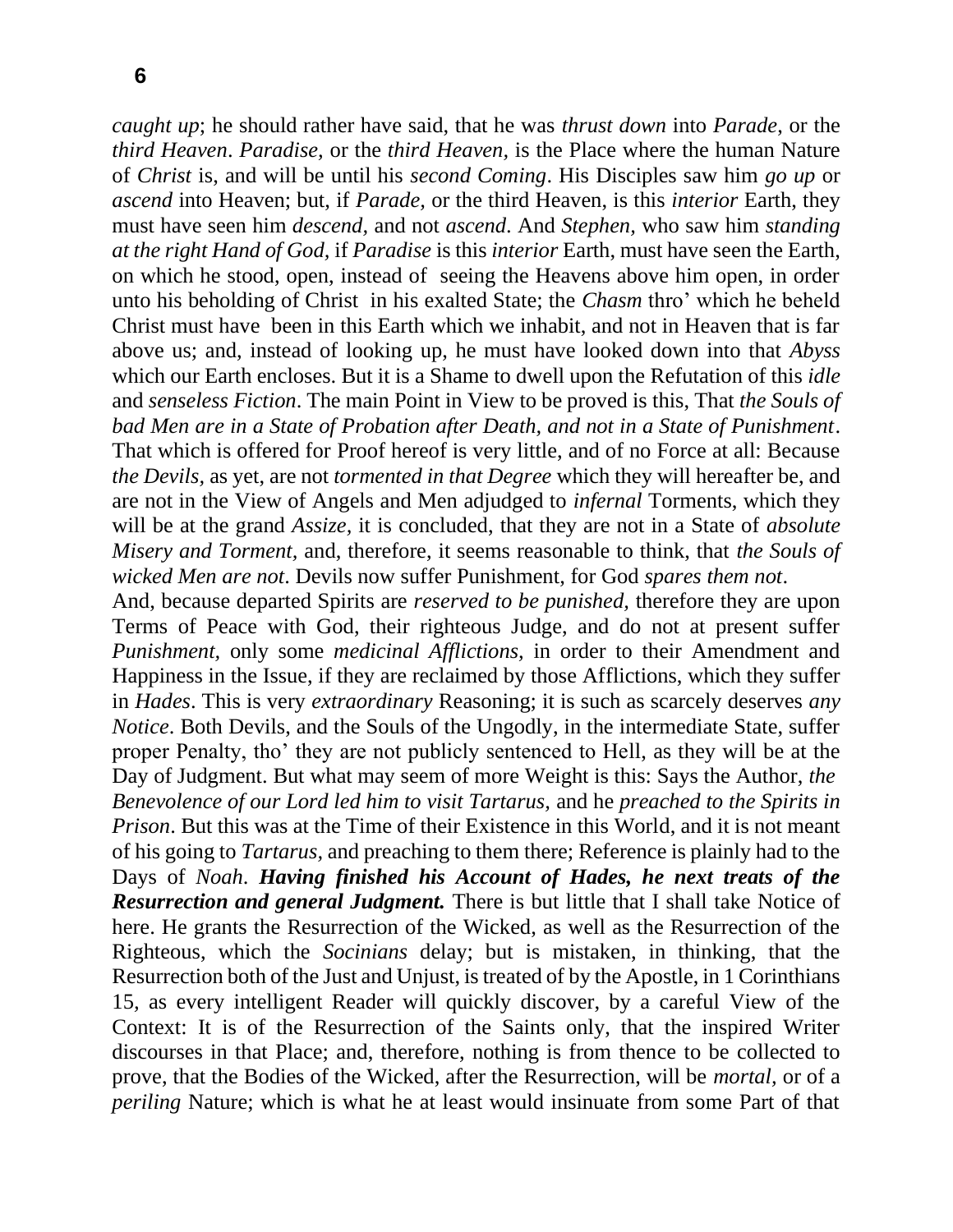divine Discourse. If Proof is to be deduced from thence, of the Mortality of the Body, when raised from the Dead, it must refer unto the Bodies of the Saints, and not the Bodies of the Impenitent, for nothing is spoken concerning them throughout the Place. He comments thus: *Of the Wicked it is only said, as the first Man was of the Earth, earthy, such are they that are earthy*; *they are as the first Man was, whole Image they bear, living Souls, in Bodies which are of the Earth, earthy*; *natural Bodies, which may corrupt and perish*. I am persuaded, that the Reader will think this Person is a *miserable* Interpreter of Scripture. He observes not what is the Scope of the Apostle, *viz*. to prove that there is a *natural,* and that there is *a spiritual* Body, nor that the Body is *natural* before its Resurrection, but *spiritual* when raised from the Dead; which are the two Things that the Apostle designs to prove; which is as evident, as that it is Light at *Mid-Day*. And, therefore, by the natural, or earthy Body, is not meant the Body, when raised from the Dead, but the Body in its present State, which stands in Need of Food to nourish and sustain it; the Observation of which alone is sufficient to discover, what an *egregious Trifler,* this Writer is in the Interpretation of Scripture. My present Haste will not allow me to enlarge on this so illustrious a Testimony unto the important Truth, of the exalted State of the Saints, in their Bodies, upon their Resurrection from the Dead. All I shall observe is this, that the Bodies of the Saints, which, before their Resurrection, were natural and earthy, when raised from the Dead, shall be *spiritual* and *glorious, like unto Christ*'*s glorified Body*; for, *as they have bore the Image of the Earthy, they shall then bear the Image of the Heavenly*.

Our Author having advanced so far on his Subject, as the general Resurrection and Judgment, It might have been expected, that he would now treat of the Sentence of the infinitely great Judge, whereby the different States of Men will be determined; but he in a great Measure waves this, only using some general Expressions in Relation to this Point; whereas, the *opposite* States of the Righteous and the Unrighteous are not represented by them; because He had it in Design, to raise Mist before his Reader, that he might prevent his discerning, that the State of the Wicked is, in Fact, the Opposite of the State of the Godly. And, therefore, Before he proceeds to treat of the State of Punishment, and of the State of Blessedness, after Judgment, he spends no less than nine Pages in an elaborate Consideration of the Terms and Phrases, *forever, for ever* and *ever, everlasting, perpetual, or eternal;* and, because he finds, that, sometimes, they express a measurable Duration of a longer or shorter Continuance, he would have his Reader conclude, that these Terms and Phrases are not properly expressive of *Eternity, or endless Duration.* There is not the least Necessity, that I should imitate his *prolix* Discourse on this Matter; what he offers will admit of a *short* and *speedy* Answer. The *Hebrew* Word ( $|$ עול), and the *Greek* Word (Aιων), properly signify *perpetual Duration*, or *Eternity*.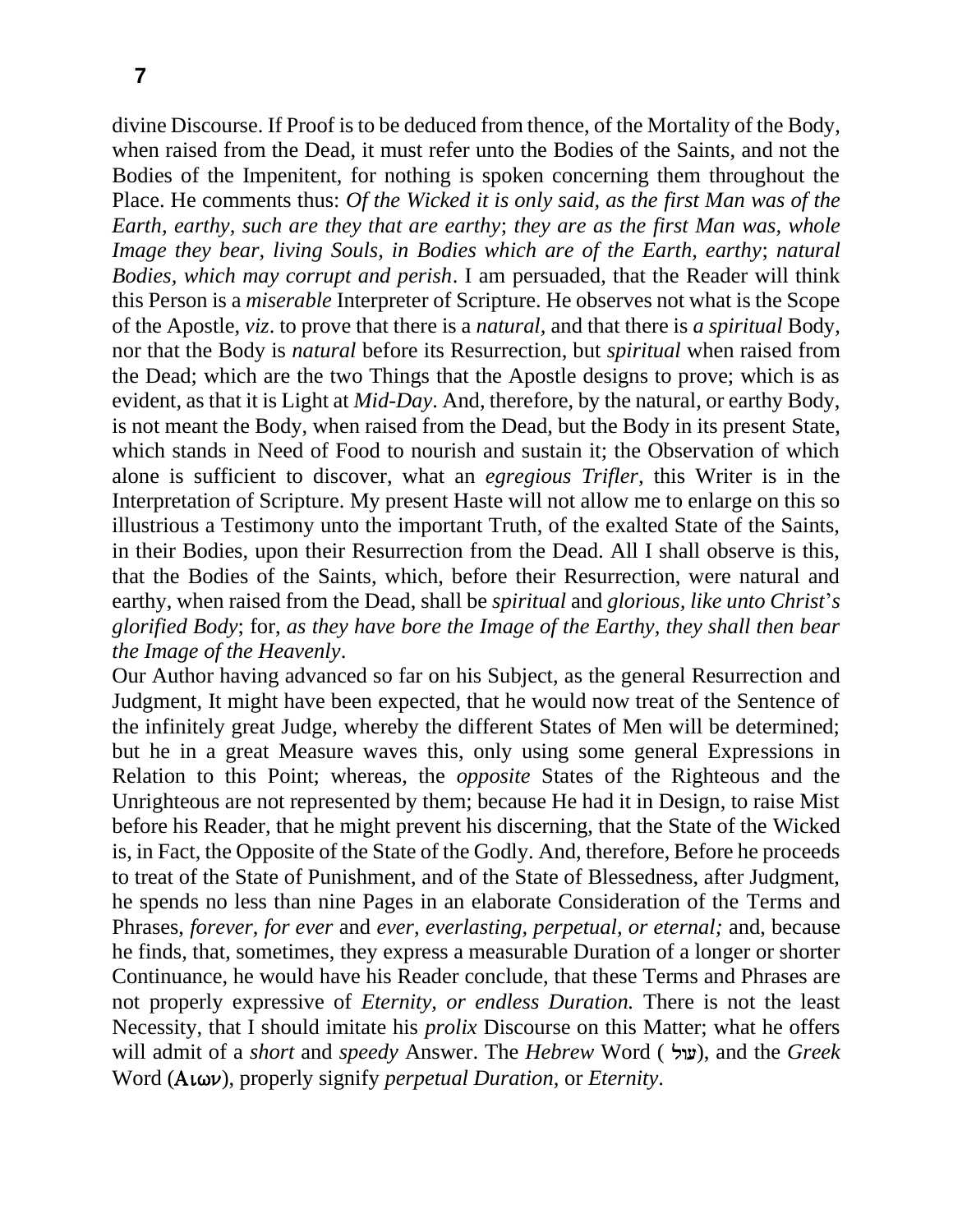It will be sufficient to shew the Reader very briefly, the different Senses wherein these Terms are used, in order to render his *Parade absolutely useless,* unto that Design which he hath in View. And the Term Everlasting, sometimes, means *absolute* Eternity, or Duration, which is without Beginning and without End: *From everlasting* (µlw[m) *to Everlasting* (µlw[Ad[) *thou art God* (*Psalm* 90:2). Sometimes it designs a measurable Duration, of a longer or shorter Continuance. Thus, the long Duration of the Hills is expressed by it; and for the precious Things of the lasting Hills (Deuteronomy 33:16). So the Years of Jubilee are intended by it: *And he shall serve him forever*; (*Exodus* 21:6) *i*.*e*. until the Year of Jubilee, when all *Hebrew*  Servants were to be discharged from a State of Servitude. And the Term of Life is  $i$ (לעול  $i$ : *So shall I keep thy Law continually; for ever and ever, (dy')*; (Psalm 119:44) *i*.*e*. thro' the whole of my Life. Again, it is used *metonymically,* and the Period of the present State of Things is designed, or the End of the World, as our Translators very properly have rendered the Phrase; *and of the End of the World* (kai  $\tau$ n συντελειά του Αιωνό) (Matthew 24:3). It is the Cessation of the present State of Things that is meant in those Words, and not the End of that measurable Duration, wherein the World exists, as this *Trifler* would have it, tho' that Duration will end with the Dissolution of the World. And the Things of Time and Sense are also intended by it; *for* Demas *hath forsaken me, having loved* (τον νυν Αιωνα) *this present World* (2 Timothy 4:10). The Apostle plainly means, Things which exist in Time, or measurable Duration, and not that Duration itself Farther, Everlasting expresses an immeasurable Duration, which hath no End, tho' it had Beginning: This is called Eternity *restrict,* and differs from Eternity *absolute*, which is proper to God. This Eternity *restrict,* is proper to the human Nature of Christ, to Angels, and unto Men, who will exist for ever, tho' once they were not: Their Existence began, but will never end. Our blessed Saviour's endless State of Dignity and Glory, is thus expressed by himself; *And behold I live* (**εί τού Αιωνά των Αιωνων**) *for evermore* (Revelation 1:18). And the endless State of the Blessedness of his People, is thus represented by him; *He that believeth in me* (ou μη αποθανη εί τον Αιωνα) *shall never die* (John 11:26). He will give to them (Zwvn  $\alpha$ ιωνιον) *eternal Life* (John 1:28). Likewise, the endless Duration of the Punishment of the Ungodly, is in the same Manner represented; *And the Smoke of their Torment ascendeth up*, ( $\epsilon \mathbf{i}$  Aιωνά Aiwnwn) *for ever and ever* (Revelation 14:11).

The Author denies that these Terms and Phrases, properly mean an endless Duration. *None of these Words,* says he, *in their natural Import, do signify an absolute Eternity, in the metaphysical Sense of that Word, unless when applied unto God, and then the Nature of the Object gives a Sense to the Words, whereof they are otherwise incapable*. Why does he speak of Eternity *absolute?* It is Eternity *restrict,* that is the Subject of Enquiry, and not Eternity *absolute,* which is proper to God. We are not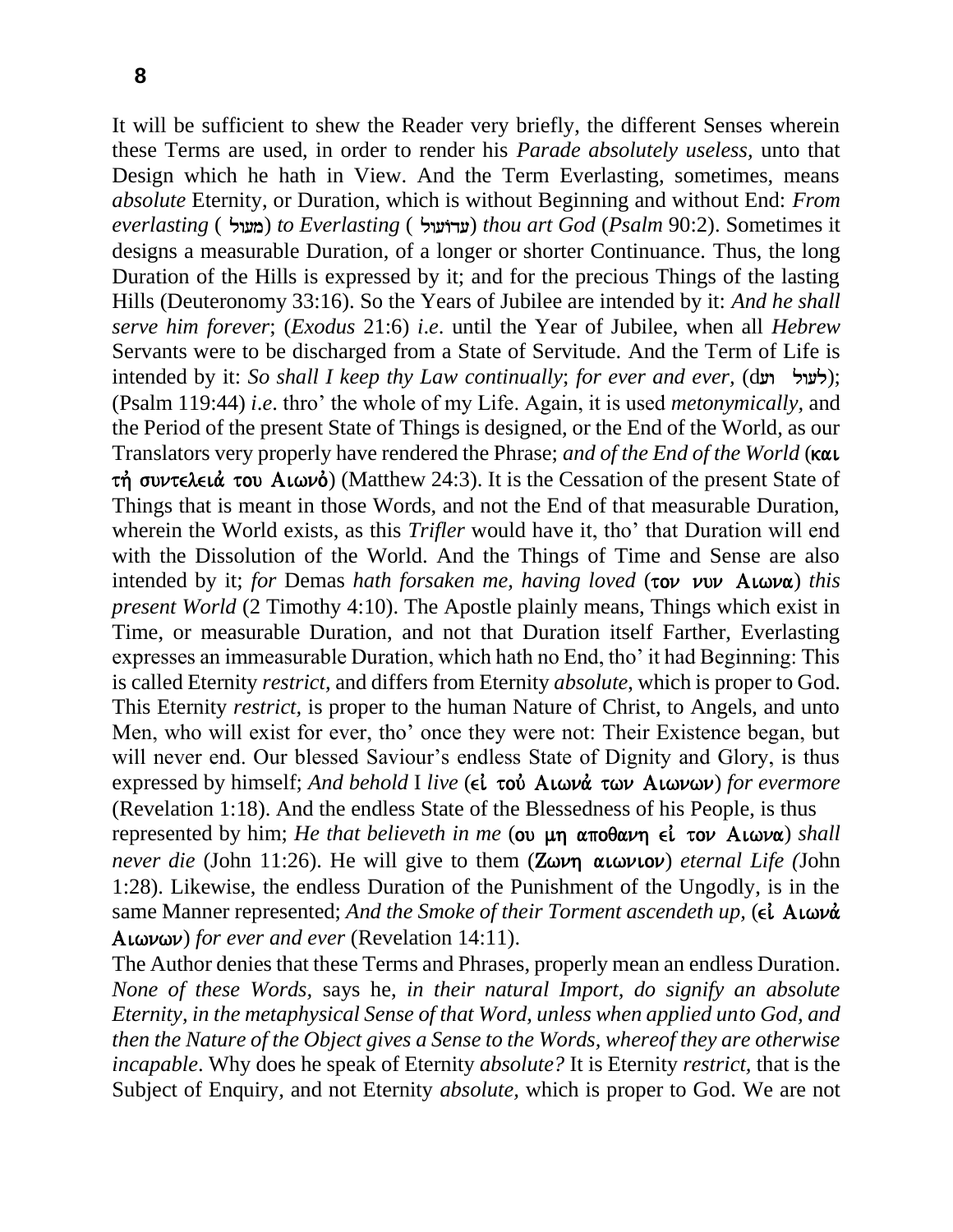such *Blunderers* in *Metaphysics,* as to plead for the *absolute* Eternity, of either Angels, or Men, or even of the human Nature of our blessed Redeemer. We know, that they *once* were not, and do not need the Instruction of this Person, or the Instruction of any, who are of his *corrupt* Principles, to inform us, that the human Nature of Christ, and the Existence of Angels and Man, had Beginning. We are fully sensible, that it is *peculiar* to God, to be without Beginning. The Author hath betrayed either Ignorance, or, what is much worse, a Want of Regard to Truth and Ingenuity, in this Assertion. If he really thinks, that (µlw[ in the *Hebrew* Language) Everlasting, does not properly signify an immeasurable Duration; and, that  $(A \cup \mathcal{V})$ atwu<sub>t</sub> in the *Greek* Language) Everlasting and perpetual, do not properly signify an unlimited Duration, it must be owing unto Unacquaintedness with those Languages. The very Reverie of what he asserts, is the Truth. The *natural* Import of these Terms, is Duration *infinite,* or Eternity; and, when they are to be understood differently, the Reason is, the Nature of the Subject requires that limited Sense. I challenge him to produce a *Greek* Word, which more properly signifies Eternity, than this Word  $(A \cup \cup)$  does. If he knew not the natural Import of these Words, why does he so boldly assert concerning their proper Signification? If he did know, then he was highly disingenuous in asserting this. The Assertion must proceed either from Ignorance or Disingenuity, and a Want of Regard to Truth.

Nothing is proved by that large Apparatus of Texts, with his Version, which fll up nine Pages, but this, that the Terms for ever, everlasting, *etc*. are used to express a measurable Duration, which everyone knows; not that they do not properly signify Eternity, nor is he able to give Proof thereof. I am so well satisfied of his utter Incapacity to give such Proof, that I dare promise to become his Proselyte, on Condition of his proving it; which is what I would not be for the whole World. The Amount of his Reasoning can be only this: I have proved by various Instances, that the divine Writers, by 60these Terms and Phrases, sometimes, express a measurable Duration of a longer or shorter Continuance; and, therefore, they do not properly import unlimited Duration, or Eternity. Thus, another might say, that the *Latin*  Adverb (*aeternum*) always, or forever, does not properly mean endless Duration, but a Duration which hath an End, because sometimes it is used in such a limited Sense. I would ask this Person, whether he thinks, that the Terms, everlasting, eternal, forever, *etc*. in our own Language, properly mean an endless Duration? And there is Reason for my putting this Question to him, for we sometimes use these Terms in a different Sense; as, when we say of a spruce Gentleman, he is an *eternal Beau,* and of a Man who delights in walking, he is an *eternal Walker*. He instances our using these Words to express Duration which hath End; as when we say, *such a Person is gone to live in such a Place for always*; *or such Things are everlasting, or will wear and last forever*; will he affirm, because we thus use these Terms, that they do not, in their natural Import, signify an endless Duration? Should he assert this, he would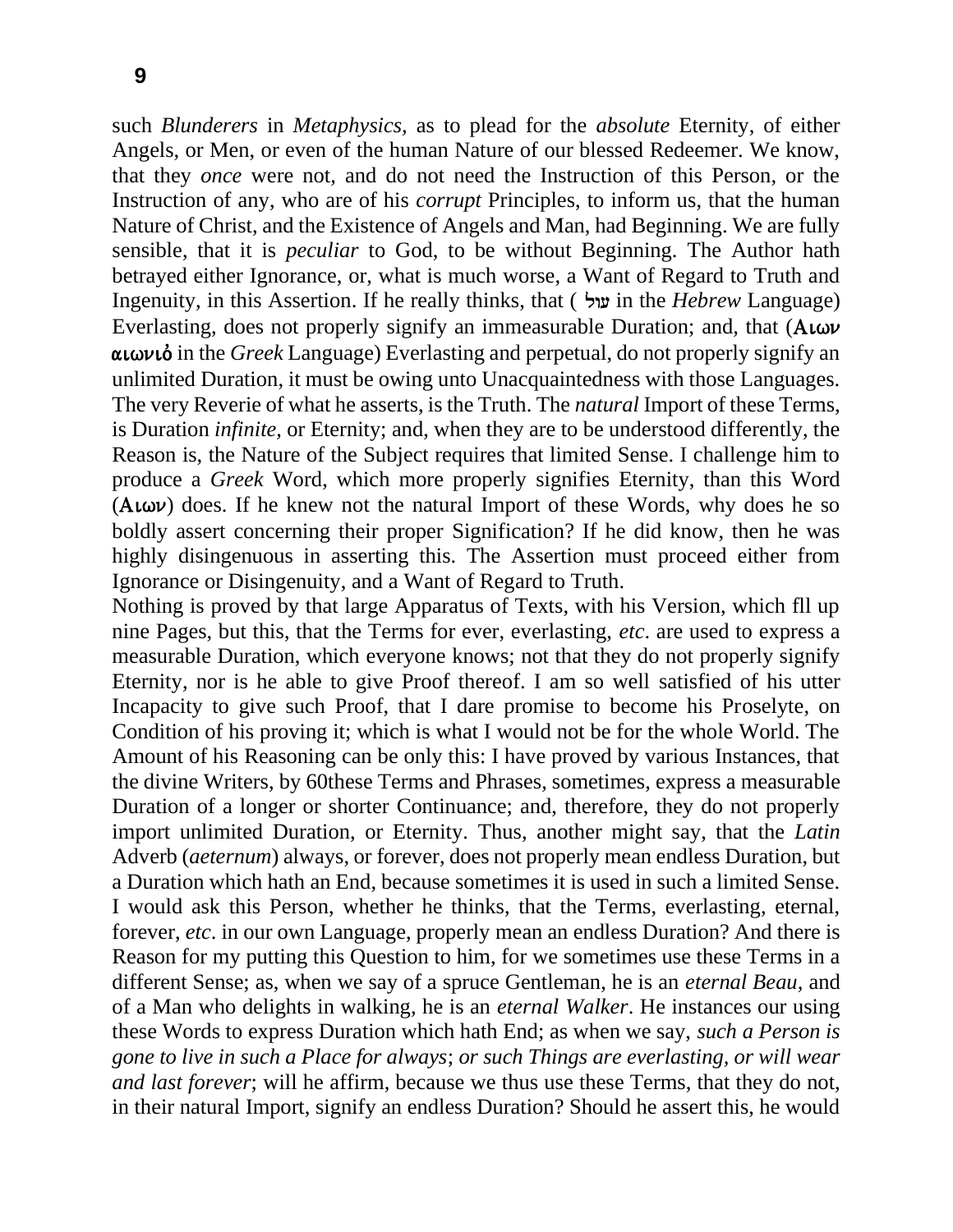justly expose himself to *Hissing*. It is probable, that some may think, he deserves no better Treatment, for affirming, that these *Greek* Words, (ALWU  $\alpha$ LWU) in their natural Import, do not signify Eternity, or endless Duration.

I acknowledge, if he could produce an Instance of the inspired Writers using these Words, to express a measurable Duration, after the Dissolution of the World, or the Close of Time, wherein it exists, it would be every considerable Difficulty upon us, and it might greatly tend to shock our Faith, concerning the endless Bliss of the Saints; and also it might be thought to give Countenance unto the Author's Opinion, that a Period will be put unto the Punishment of the Wicked; but this I am sure he cannot do. Let him do this, and I will immediately embrace his Opinion; tho' that would not prove, that the natural Import of those Phrases is a measurable Duration. What hath he proved by his *prolix* Parade? Nothing, but this; that these Words certainly express a limited Duration, of a longer or shorter Continuance, before the End of this World: And, therefore, he begs the Favor of his Reader, to allow, without the least Proof of it, that such a limited Duration is really meant by these Phrases, after the End of the World. What trifling is this? in a Word, he is a *pitiful Beggar,*  and is absolutely unable to bring the least Degree of Proof, for what he is extremely desirous his Reader should believe the Truth of. He closes his *learned* Discourse on this Subject thus: *And the State of the Righteous and the Wicked, when described under these Words,* (forever, *etc*.) *can in no wise be proved without End, since every Age has an End, and every* AEra *or Period of Time, however long, has still a Conclusion*. *But we find that Immortality is promised to the Righteous, and it is said of them, that* they shall not die any more; *so that the Duration of their Existence no ways depends on these Words, eternal and everlasting, but is built on plain and express Promises*. This is admirable indeed. Who knows not that Time will certainly have an End? But hath he proved that Time is meant by the *Greek* Words ( $A \omega \nu$  and  $\alpha\mu\omega\mu\dot{\rho}$ ) when used about the Existence of Men in the future State? No; nor is it in his Power to prove it, I am bold to affirm. As I have above observed, the *Greek* Word  $(A \cup \cup)$  properly signifies perpetual Existence, and it imports endless Duration. It is  $(\chi \rho o \nu \dot{o} \alpha \pi \epsilon \rho \dot{o})$  *infinite* Duration. If he requires more Proof of it than is already given, I will promise to oblige him with it; but if he is wise, he will excuse me herein. I demand of him to shew how the Promise, that the Righteous *shall not die any more,*  proves their endless Existence? May they not be *annihilated?* Annihilation is not Death; and, therefore, tho' that Promise secures them from suffering Death again, it doth not ascertain their perpetual Existence. But the gracious Promises made unto them of the Enjoyment of everlasting Life, must clearly evince the endless Duration of their Existence, notwithstanding this Author's *feeble* Attempt to prove the contrary. If these Promises do not prove the eternal Existence of the Saints, I am sure it will be impossible to give Proof of the eternal Existence of our blessed Saviour,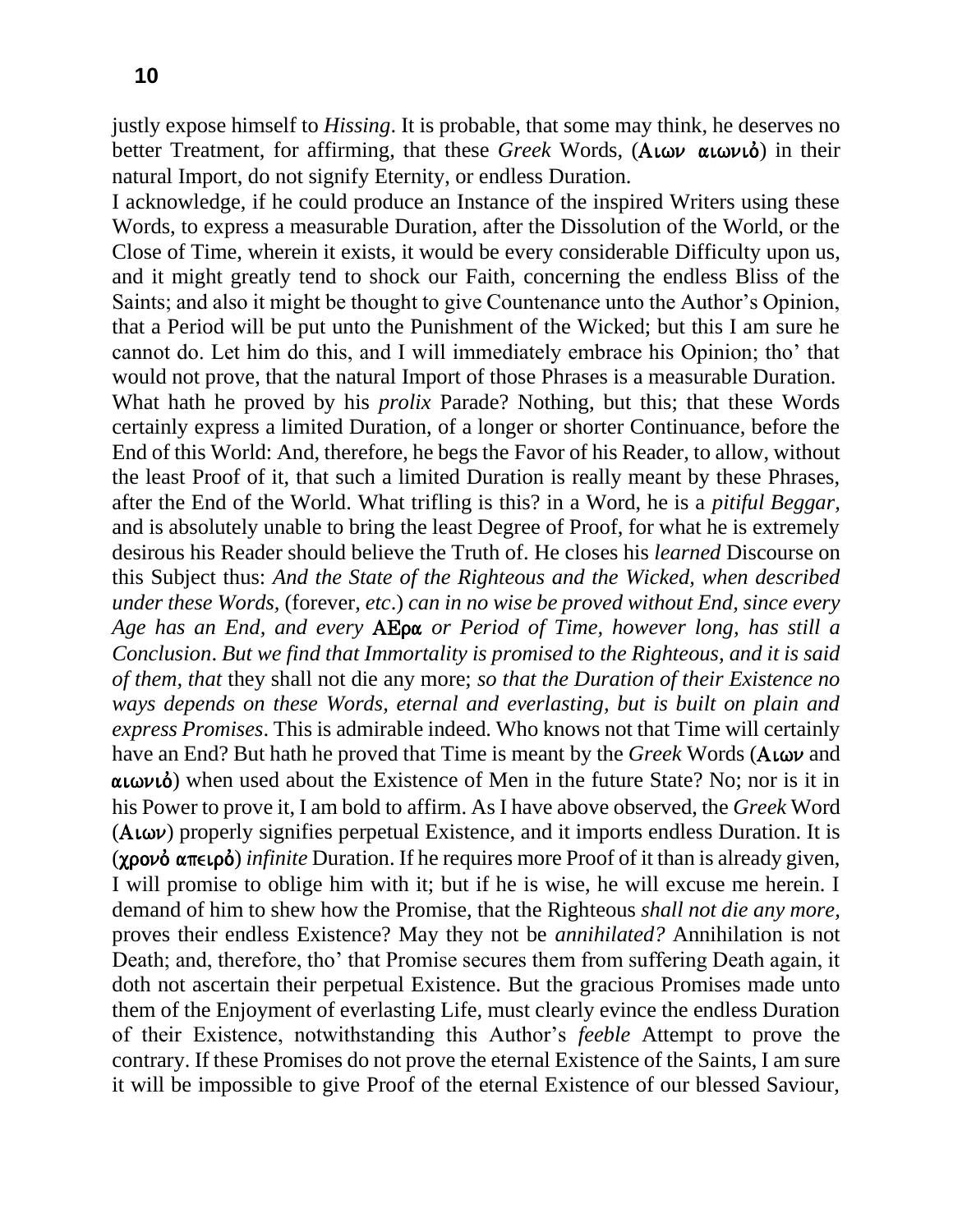as Man, for that is not capable of other and more evident Proof. If his Reasoning is right, we know not, nor can know, whether our precious Redeemer, and the whole Church of God, may not some Time or other be annihilated, or sink into nothing. This is a Consequence so *exceedingly horrid,* that it may well make one *shudder* to mention it; but it is natural and unforced. By that Medium, wherewith he can prove, that Christ will exist for ever, in his human Nature, we shall be able to prove the endless Existence of his *Body*, the Church.

The Author having, as he imagines, proved, that the Terms and Phrases, *forever, for ever* and *ever,* etc, do not properly signify endless Duration, *He advances to treat of the State of Punishment after the general Judgment; and he allows, that God may inflict Punishment for Vice, but observes, that the proper Ends of Punishment, are reclaiming the Offender, and deterring others from Vice*: *That Penalty ought to be proportioned to the Crime for which it is infected*: *What crime will be punished more than others*: *That Sin doth not deserve infinite Punishment, because Virtue deserves not infinite Reward*: And, that *divine Punishment will certainly have an End*. *I shall briefly consider each of these Particulars ideas. I will begin with what he says are the proper Ends of Punishment, viz. reclaiming the Criminal, and for the deterring others.* With Respect to the first End, human Laws, in many Instances, are not calculated to serve that End. I cannot be persuaded to think, that our Law hangs a Man, or takes off his Head, to make him better; nor ought any Law to adjudge a Person to Death, (*in Terrorem*) for a Terror to others, if his Crime *deserves not*  capital Punishment. That is unjust in itself, and what is so, cannot be sanctified by the End, which may be pretended, or really designed, in the Infliction of such unequal Punishment. But, surely, he was asleep, and knew not what he wrote here; for tho' he says, that the End of all Punishment is, either to reclaim and reform the Criminal, or to deter others from of offending, yet he insists upon it, that God designs, in the Infliction of Punishment, after Judgment, to destroy the very Being of the Wicked, and that *all Vice and Misery will be exiled the World*. So that God cannot possibly intend the Amendment of any, whom he will then punish, nor can he design to deter others from Vice, for all the Sons of Vice will cease to be, according to his Opinion; and, therefore, neither of these Ends can have Place, in the Punishment of the Impenitent, after the general Judgment. It is surprising, that this Person should so far forget himself, as to affirm, that these two Things are the *End of all Punishment*; when it was his Design to prove, that such is the Nature of divine Punishment, after Judgment, that it is not possible, that either one, or the other, can be intended therein. God, in the Infliction of penalty, acts agreeably to the infinite Rectitude of his own Nature. He shews his *necessary,* tho' voluntary Hatred of Sin. That is his End, and not reclaiming the Offender. Besides, Punishment will never alter the Disposition of the sinful Creature; that will continue the very same, whether he is punished more or less. Let this be disproved, if it can be done, by producing an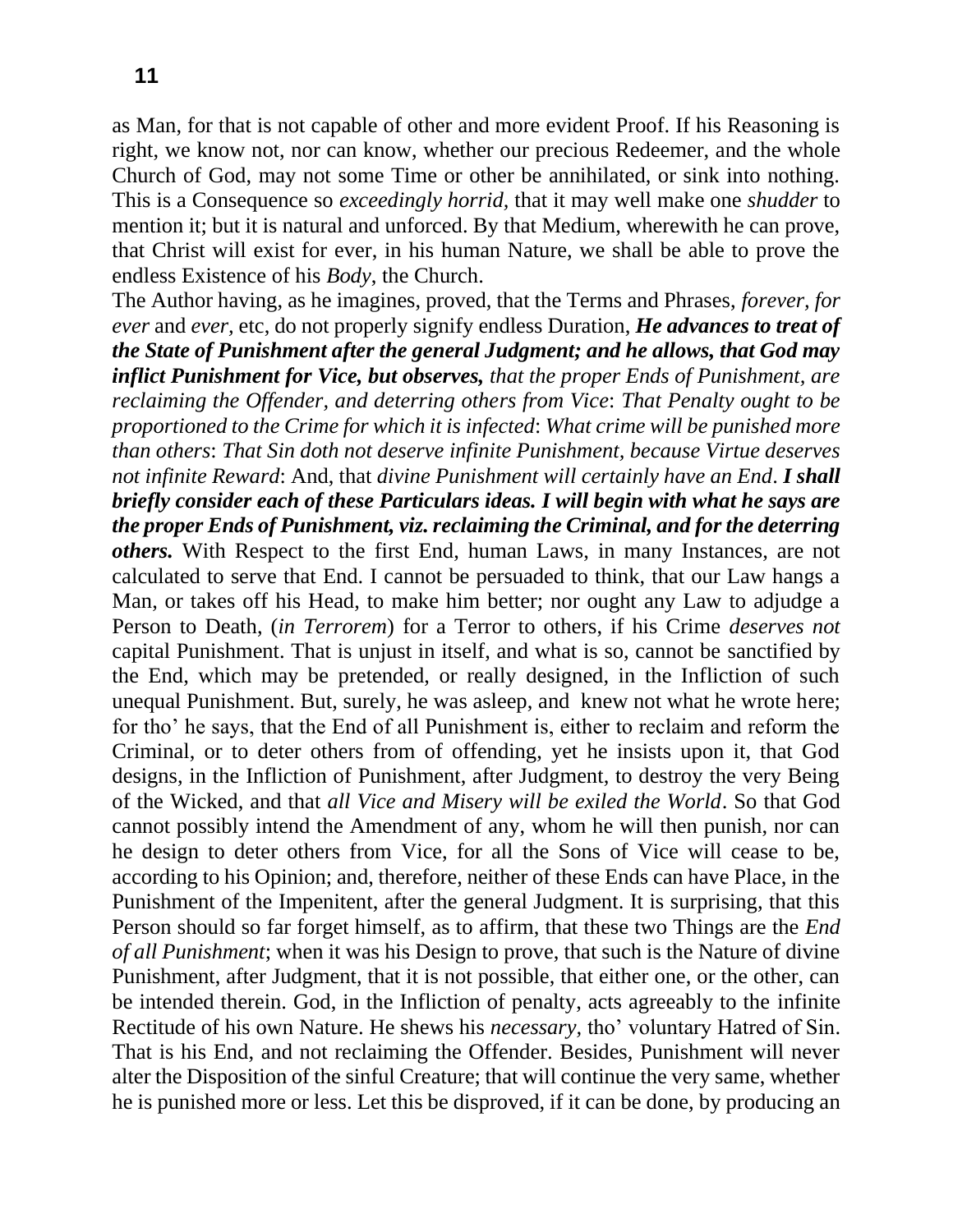Instance of a sinful Creature, whose Mind hath been changed, thro' the Influence of Punishment inflicted, from a Love to Sin, unto a holy Delight in God, and his Duty. *It is certain, that Equity will always proportion Punishment, to the Crimes for which it is infected*, but who shall be Judge of the Demerit of Sin against God? Shall the guilty Creature, who, thro' Self-Love and Tenderness for itself, as well as other Causes, may form a wrong Judgment in this Point? Or shall God, who cannot but do the Thing *that is right?* Surely, it is most ft to refer the Determination of this Matter unto Infinite Wisdom and Justice, which, we are sure, will determine equitably, in this and all other Things.

*That there will be Degrees in divine Punishment, I suppose all will grant, as Men are more or less guilty, in the Sight of God.* But who is most ft to determine concerning the Guilt of the sinful Creature, as to its Nature, Weight, and Aggravations, God or Man? Certainly, he who *searches the Heart and tries the Reins*; and he only is capable of determining who are most guilty; and, therefore, none but he can appoint, what Punishment it is ft to inflict on the criminal Creature. But Men are so *daringly, insolent,* as to assume the *Prerogative,* of their infinitely great Judge, and imagine themselves ft to determine, in their own Cause, as Transgression of the divine Law.

*What the Author objects unto the infinite Evil and Demerit of Sin, is trifling, or false.* He argues thus: *In whatever Manner Sin or Vice be estimated, it must be finite, because it is the Production or Act of a finite Kind, of finite Principles and Passions*. Very well: Who ever said that Sin, or a sinful Act, is infinite? No Mortal, I am persuaded. That which is infinite cannot possibly proceed from a finite Being. We know this, full as well as this Writer does. But, with his Leave, or without it, we must distinguish between the Act of Sin, and the Demerit of that Act. Tho' all sinful Actions are finite, and must be so, because they spring from finite Beings, yet there is an infinite Evil and Demerit in Sin, because it is committed against all possible and infinite Good. Its Demerit arises from the Object against whom it is committed; and, therefore, as the divine Object against whom all Sin is directed, is infinite, so the Demerit of it must be infinite: If it is not, then there is not, there cannot be greater Evil and Demerit, in an Act of Sin against God, than attend an Act of Sin against a Creature. Why do not such Persons, as our Author, speak out plainly what they mean, and tell us *roundly,* that there is no greater Evil in sinning against God, than there is in sinning against a *poor Mortal* like ourselves? This is what he intends, it certainly is what he designs, tho' it was too *impious* a Thing for him, directly and explicitly, to assert. If this is not his Meaning, he says nothing which is to his Purpose; (or, if he allows, that there is greater Evil in Sin against God, than there is in Sin against a Creature, that Reason, which obliges him to grant, that it is, in any Degree, a greater Evil to offend against God, will compel him to yield, that it is infinitely greater, *viz*. the infinite Majesty of the Divine Being.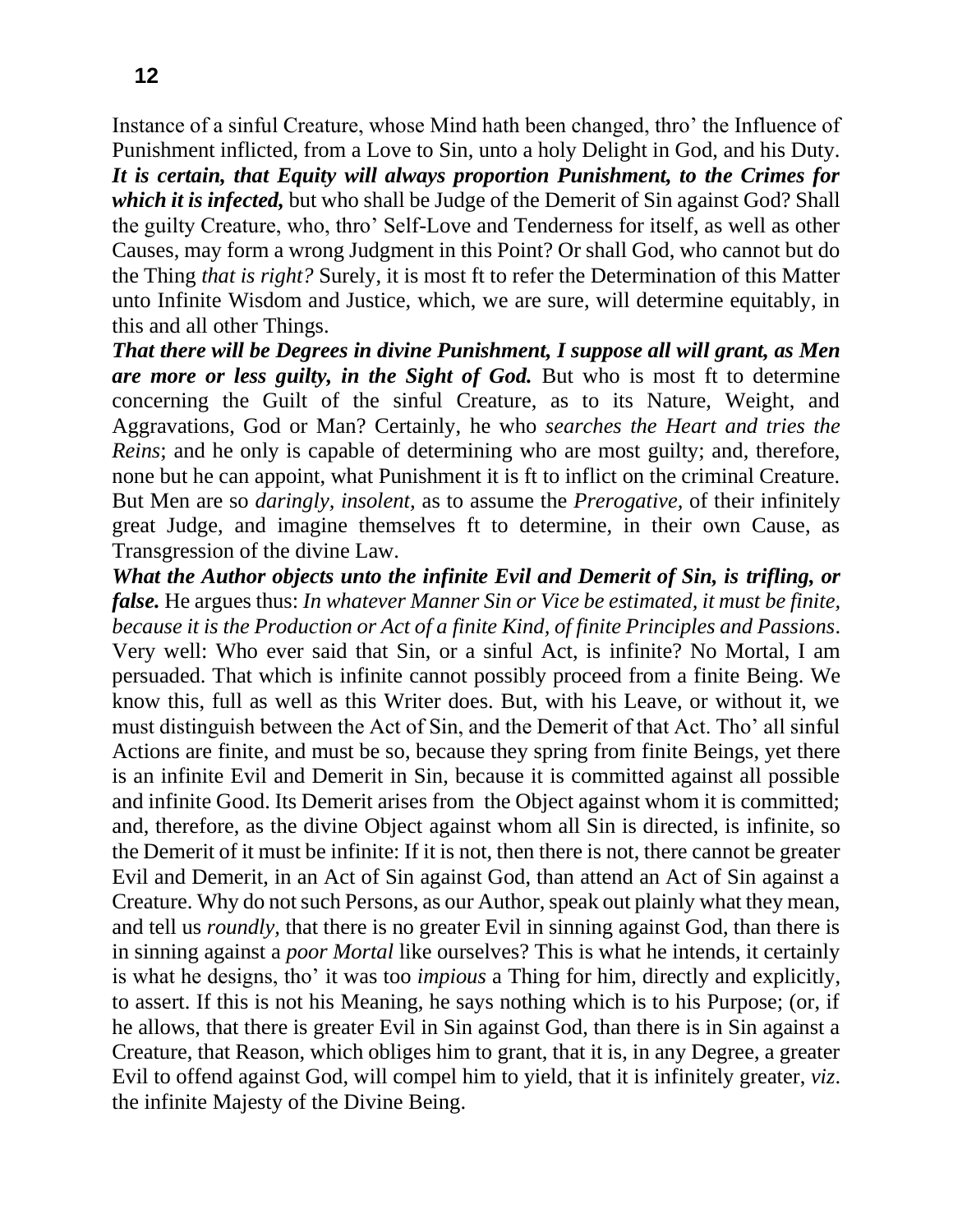His other Objection unto the infinite Demerit of Sin, is absolutely false. *And it should be remembered, that if our Vices were deserving of infinite Punishment, our Virtues would, by the very same Rule, be deserving of an infinite Reward*. This Man, at present, is upon high Terms with his Maker, and hath the *Front* to insist on it, that his Virtues merit as *great a Reward* from him, *as his Sins deserve Punishment at his Hand*. Let him see to it, how he will be able to maintain his Plea, at the awful Tribunal of God, before which he must shortly appear. Demerit attends Sin, but even *perfect* Virtue is not *meritorious*. We do but our Duty, in yielding Obedience to divine Precepts; it is a Debt we owe to our Maker, and no Desert of a Reward from him, can arise from the Performance of our Duty.

*The Spring of Merit principally, is performing a Work not due, and which another hath not a Right to require of us*; *for, he that doth that unto which he is perfectly obliged, only fulfills his Obligation, and hath nothing redundant, from which Merit can arise*. *— From whence it is manifest, that no Merit with God, can accrue to any Mortal, even tho*' *he should exactly, and as he ought, obey and fulfil the divine Law*. So says the *learned Puffendorf*. The *Civil* Law would have furnished this Writer with a better Notion of Merit, than he appears to have; but, perhaps, that is not much the Matter of his Study, his Head being filled with Laws of another Kind. Tho' there is Demerit in Sin, there is not Merit in Virtue; and, therefore, his Reasoning, that if Vice is infinite in Demerit, Virtue must also be infinite in Merit, is most unreasonable and false.

*In order to prove, that the Punishment of the Wicked will have an End, he observes,* that *God will not retain his Anger forever*: That, *his tender Mercies are over all his Works*: That, *as the Father of Mercies, he will have Compassion of the Workmanship of his Hands*: Although' he hath before told us, that *God will determine the Measure of our Misery, in exact Proportion to our moral Tempers and Conduct*; that is to say, he will punish us as far as our Crimes deserve. How, therefore, does he exercise Mercy towards us? It is not an Act of Mercy to cease to punish, when a Criminal hath suffered as much as his sins deserve, but an Act of Justice: Besides, these Acts of Chiding, relate unto the *Correction* of the Righteous, and not the *Punishment* of the Ungodly. By the *second Death,* he would have us understand Annihilation. For Proof of it, he observes, that the Wicked shall be *burnt up, as Tares, Chaff, and Stubble*. That is a *metaphorical* Representation of their Pain and Misery, but it imports not the Destruction of their Being. Fire does not destroy the Being of any Body; it separates its Parts, and alters its Form, but it still exists. And the Destruction of the Wicked, is not the Loss of Existence, but of Well-being, and suffering Torture, which is compared to that painful Sensation, which Fire causes in our Bodies. And his Observation, that the *Greek* Word  $(\alpha \pi o \lambda \lambda \nu \mu \nu)$ signifies, *to kill, to put to Death, to break to Pieces, to corrupt,* by which the Punishment of the Ungodly is expressed, is not of the least Service to his Cause, for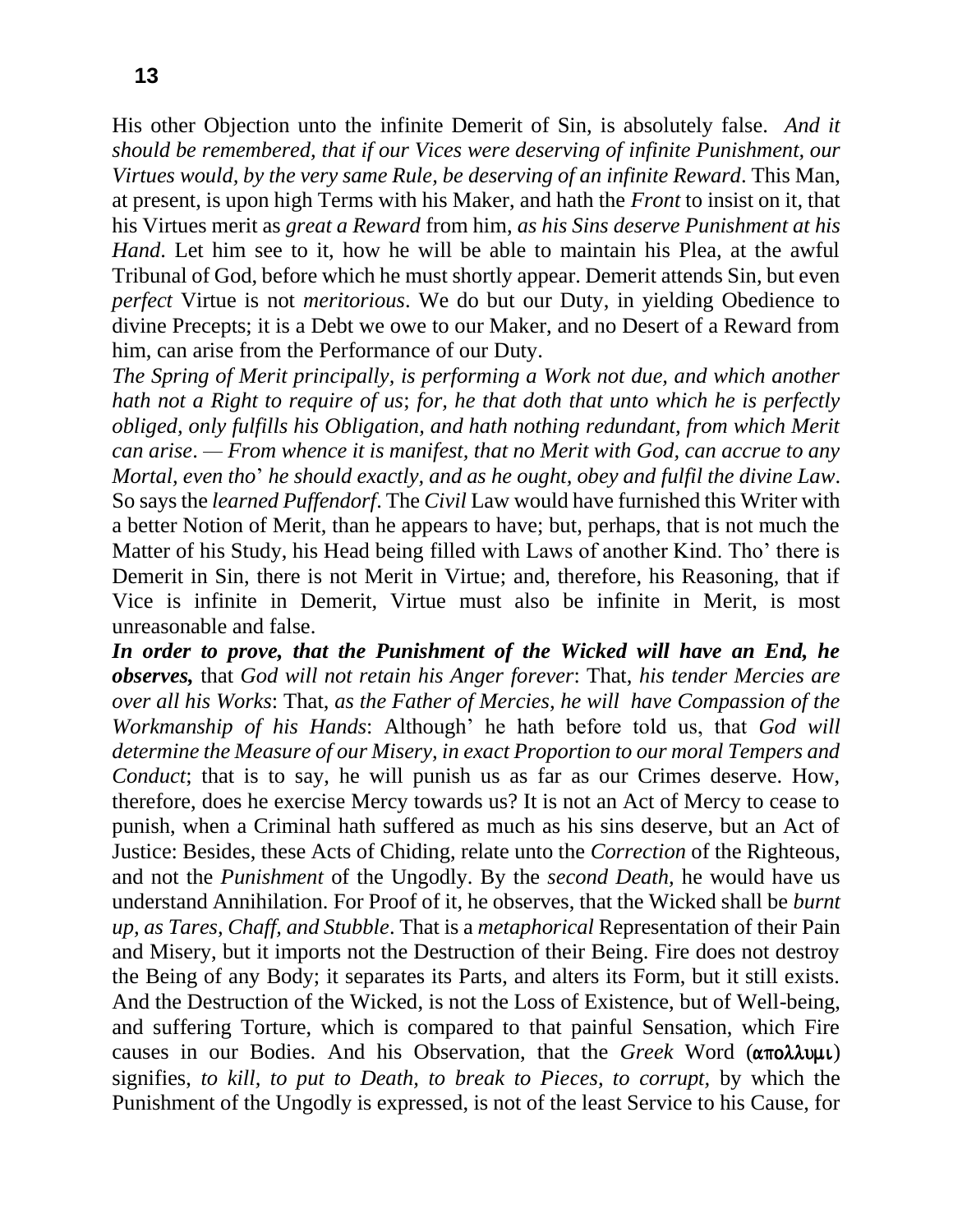Annihilation is not implied in either of these Senses. The Loss of Happiness, and enduring Torment, are designed, but Loss of Existence*,* is not meant.

His next Attempt is to answer what may be objected to his Opinion from several Scriptures: *And those, that* have done Evil shall go away ( $\epsilon \hat{i}$  Kolasur alwiou) to lasting Punishment; our *Translation has it,* into everlasting Punishment; but the Righteous ( $\epsilon \in \Sigma$ ωην αιωνιον) to lasting Life, Why is it wrote ( $\Sigma$ ωην?) it should be  $(Z\omega\eta\nu)$ .) This might be the Printer's Mistake, but I think it runs thro' the Performance. Our Translation is *just*; for the Word (**αιωνιό**) properly means *everlasting*, or *endless Duration*; nor will he ever prove the contrary: Neither will the Punishment of the Ungodly *end* in Death or Destruction, *i*.*e*. Annihilation, as he affirms, without the least Proof. Let him prove, that they will be sentenced unto *Annihilation,* and I will yield the Point; but this he *cannot do,* These Words are a clear Proof, that the State of the Ungodly, and the State of the Godly, are *directly opposite,* and will be of the *same* Duration. The Godly will enjoy *eternal Life,* and the Ungodly will suffer *eternal* Death, and the Duration of the Existence of both will be *endless*; otherwise their States will not be opposite, which the Words clearly evince they will be. Besides, the Death and Destruction of the Wicked plainly mean *Tortures,* which they will *feel,* as the Life of the Righteous designs *Pleasures,* which they will enjoy; and, therefore, Annihilation cannot be intended, by the Death and Destruction of the Wicked. They are dead and destroyed, they *existing at the same Time,* and, consequently, they are not *annihilated,* by that Death and Destruction which they will suffer. By the *Life* of the Godly. is not meant their *Existence,* tho' that is necessarily included; and by the *Death* of the Ungodly is not meant their *Nonexistence,* or ceasing to be, but the *direct Opposite* of the Life of the Godly, which is *suffering Misery*.

The second Scripture which he endeavors to reconcile with his Opinion is: *Where their Worm dieth not, and their Fire is not quenched*. The Sense of these Words is, as he pleads; *the Sufferings of the Wicked will be of the same Duration, as their Existence*. But, when they shall cease to exist, can their Worm survive, and their Fire not be quenched? He very well knows the Impossibility hereof, and says, that *all Vice and Misery will be exiled the Worlds*. Will not the Worm of the Wicked then be dead? He is sensible it will. And will not their Fire be then quenched? He cannot but think it will. So that this is not to interpret, but *fatly* to contradict Scripture. That which he offers to defend himself in thus contradicting the express Assertion of our Saviour, is extremely weak and foolish, and also 66manifestly false: It is this; *If the Punishment of the Wicked be as durable as their Beings, it will be and appear to them everlasting, tho*' *at last extinguished in Death, i*.*e*. Annihilation. *The Misery of the finally Impenitent being lasting, as their future Duration is to them, in the common Acceptation of the Word everlasting, because they will not survive their Misery*; *so that, in the most literal Sense, their Worm dieth not, and their Fire is not*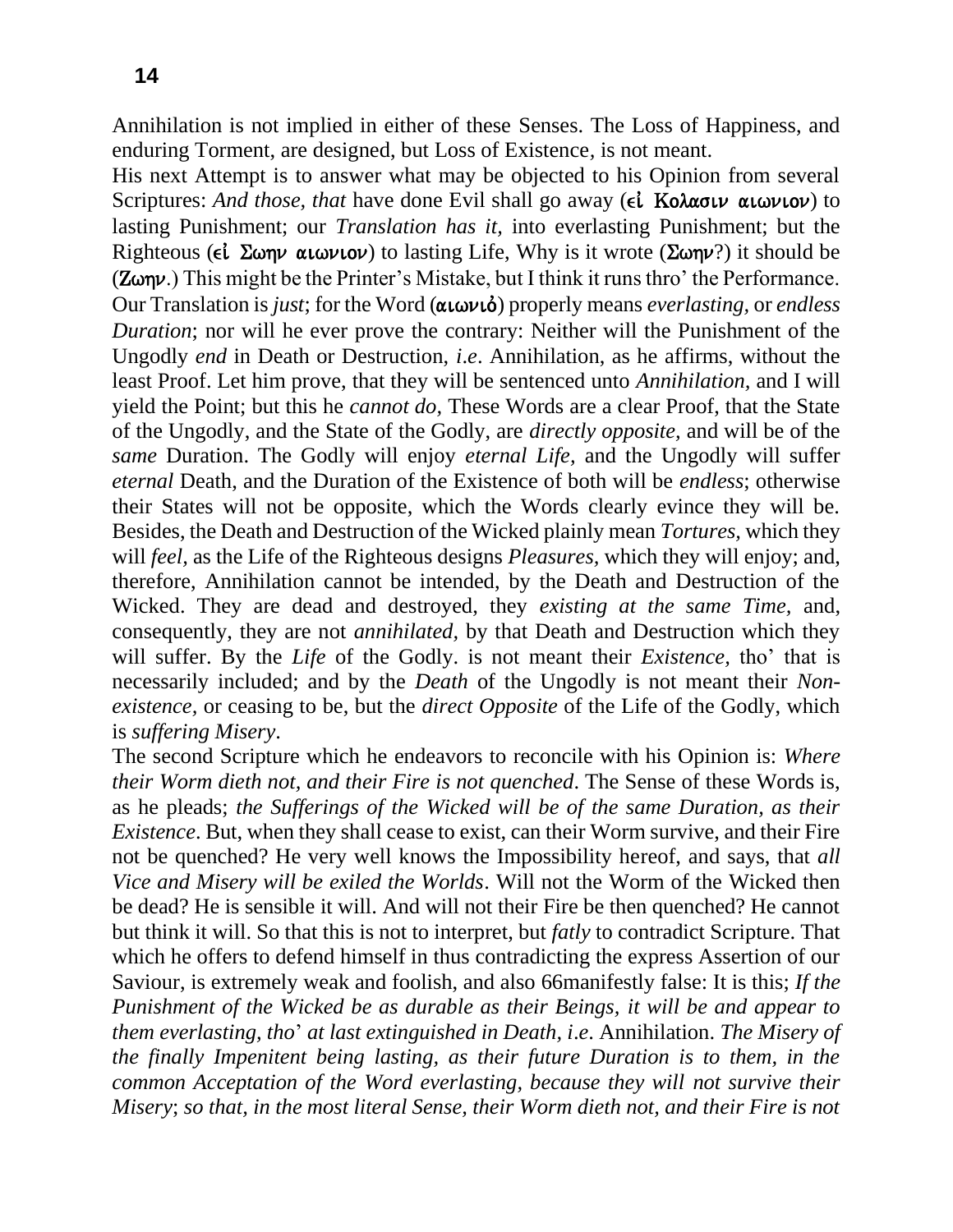*quenched*. How can it be everlasting, if it hath End, which it must, if they cease to exist? Can it appear to them everlasting? If it does, it must be before they are annihilated, for it is impossible it can appear such to them, when they are not; nor can it appear to them everlasting while they exist, for they must know, that they have not reached an *endless* Duration.

This Testimony, therefore, remains in full Force, against the Doctrine which he advances; and, I dare say, it will never be in his Power, to *blunt* this *two-edged Sword,* which *mortally* wounds the Cause he is engaged in the Defense of. The third Text which he attempts an Answer unto, is: The Smoke of their Torment ascendeth up ( $\epsilon i$  Aιωνά Aιωνων) for ever and ever. This Phrase is properly expressive of endless Duration, and many Instances may be produced, wherein Duration without End, is designed by it. Our Saviour says of himself, *And behold I live for evermore,*  or *for ever and ever* (Revelation 1:18). The Duration of Christ and the Church will be the same, and the Duration of the Wicked will be the same with the Duration of Christ and the Church. We shall be able to prove the endless Duration of the Ungodly, by the *same Medium,* that he can prove the endless Duration of Christ, as Man, and of his *Body,* the Church. He says*, doubtless this Punishment, both as to Measure and Duration, will be such as the holy Angels and the Lamb approve*; *for we are told, that it will be inflicted in their Presence*. Without all Question: Neither the holy Angels, nor the Lamb, will disapprove of Punishment being continued so long on Men, as they shall retain an implacable Hatred of God and all Good, tho' this Man may; and such Hatred will possess their Minds for evermore. He adds: *But how long the Period of their Sufferings may be, none can say*; *only the Subjects of it being mortal and perishing, we cannot suppose it will be endless, for then they must be deathless, and so incapable of a second Death and utter Destruction, which the Scriptures declare will be their End*. He hath not proved, nor can prove, that the Death and Destruction of the Wicked, means Annihilation. *Positive* Sufferings, when and while they exist are intended, and they are dead and destroyed, they frill existing, and, therefore, Annihilation is not designed by the *second Death*. It is contrary to common Sense, to think, that their Annihilation would be unto them a Punishment; that which puts an End to suffering Punishment, cannot be Punishment; and, therefore, if they will be annihilated, in their Annihilation they will not suffer Penalty. If Annihilation is a Punishment, it must be so to the Creature, while it exists, or when it is not. It can't be a Punishment endured by the Creature, while it exists, for it is not annihilated while it exists, and that which is not, cannot suffer Punishment.

He says, *the common received Notion of the endless Duration of Sinners in a State of Torment, for the Sins of this short Life, appears to me, not only wholly unscriptural, but likewise highly absurd, and contradicts all our best and primary*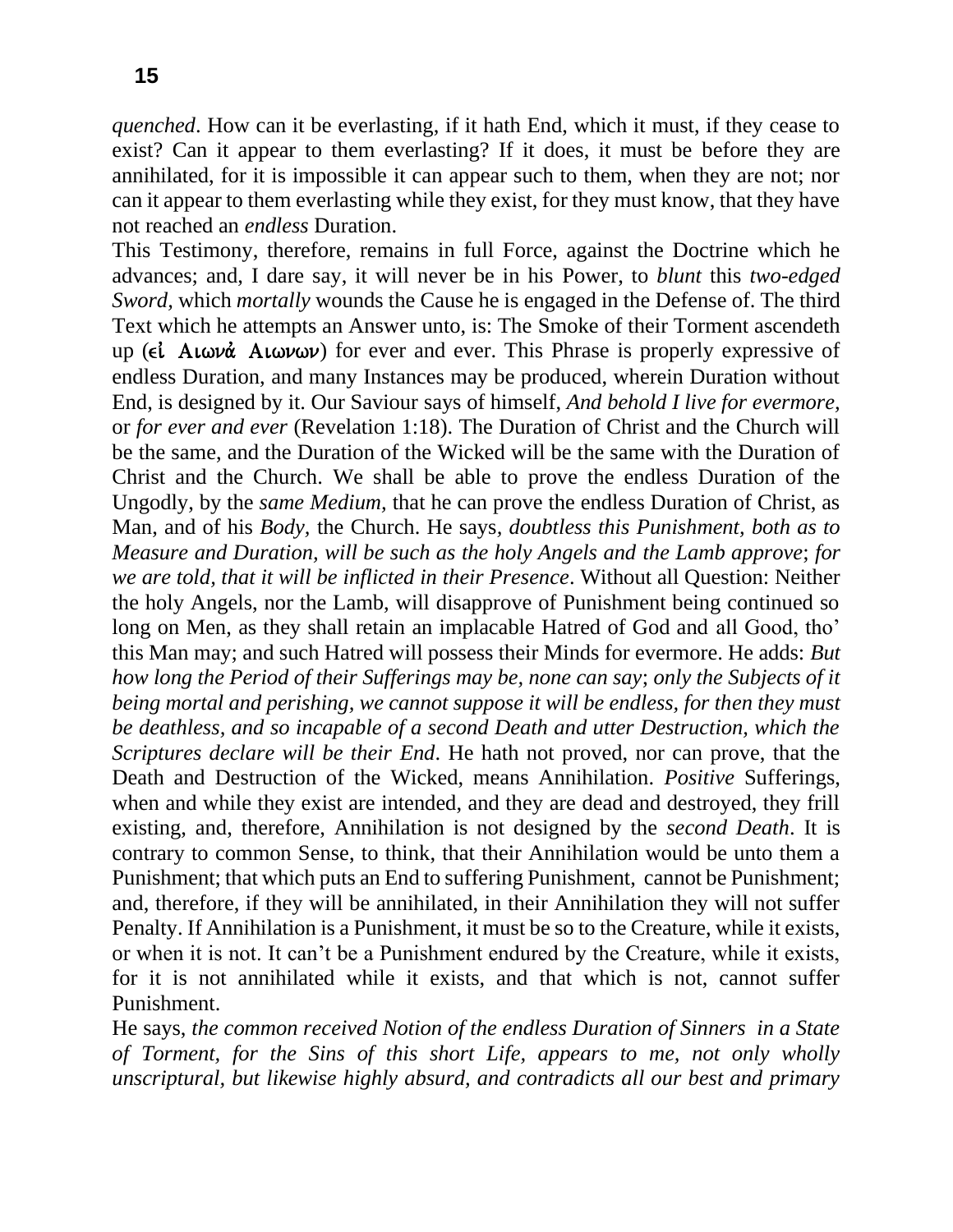**16**

*Notions of Deity, as a Being of infinite Justice end Benignity*. If it appears to him unscriptural, it is the Doctrine of the Scripture, nor will he ever prove the Contrary. The Demerit of sinful Actions, arises from their Nature, and not from the Length or Shortness of the Time, wherein they are perpetrated. If I were to kill a Man, in an *Instant*, which I might do, by shooting him thro' the Head, should I not demerit capital Punishment, for that wicked Action, tho' it was done in a Moment?

And, the Desert of Sin against God, springs from its Nature, and not from the Length of Time, which is taken up in sinning. That is *infinitely* evil, in its Nature, which is a direct Opposition to *infinite* Good; such is all Sin, and, therefore, the Demerit of Sin must be *infinite,* and it justly exposes the Creature unto Punishment, which is *infinite*, in its Duration. Besides, Men will not only be punished for sinful Actions, but also for their wicked Disposition. The Ungodly are *Enmity* against God. Tho' they tremble at his Wrath, they have no Desire after, nor Relish for the Joys, which spring from a Sense of his Love, nor ever will have; and, therefore, it is ft, and agreeable to divine Justice, to take *eternal* Vengeance on Creatures, who will *eternally* slight divine Goodness. Accordingly, of the Wicked it is expressly declared: That, *he who made them, Will have no Mercy on them*; *and he that formed them, will shew them no Favor* (Isaiah 27:11).

His Account of the heavenly State is *carnal*. Heaven, in his Opinion, is an *earthly*  Paradise, *spontaneously bringing forth Fruits,* for the Entertainment and Delight of its Inhabitants. If he should come there, therefore, there will be no Need for him to drudge at the *Dung-Cart* or the *Plough*; without Toil and Labor he will be supplied with *elegant* Food, and *cheering* Drink. This is that Heaven, which our Author is, I suppose, in Expectation of enjoying, after the Resurrection; but this is not that Heaven, which *real* Christians have in View. It is an Account of the heavenly State, which is much more agreeable to the *Alco ran,* than the *Bible*. A *Turk* it may in *some*  Measure please, but a Christian, I am sure, is in Hope, of an Arrival unto a State of Bliss, which infinitely exceeds this, in the Purity of its Pleasures, and the Sublimity of its Glories.

*This Performance, taken together, is nothing, but mere Skepticism.* What is proved therein? Nothing, except this one Thing, *viz*. that *the Salvation of no Mortal is possible*. Perhaps, my Reader may be surprised at this, but it is a Fact; for, he grants, that *unblemished* Holiness is necessary, in order to an Admission into Heaven: That *there is scarce a Person to be found, whose Sanctification is finished in this Life*: That, whenever Men shall awake out of the Sleep of Death and Inactivity, they will awake with just the same *moral Tempers and Dispositions,* whereof they were the Subjects before their Death: And, after all, he knows not whether they will awake out of this State of Inactivity, before the Resurrection; for he says: *If the intermediate State between Death and the Resurrection, should prove a State of Sleep and Inaction*. It is plain, therefore, he knows not but it may. Then all will arise imperfect,